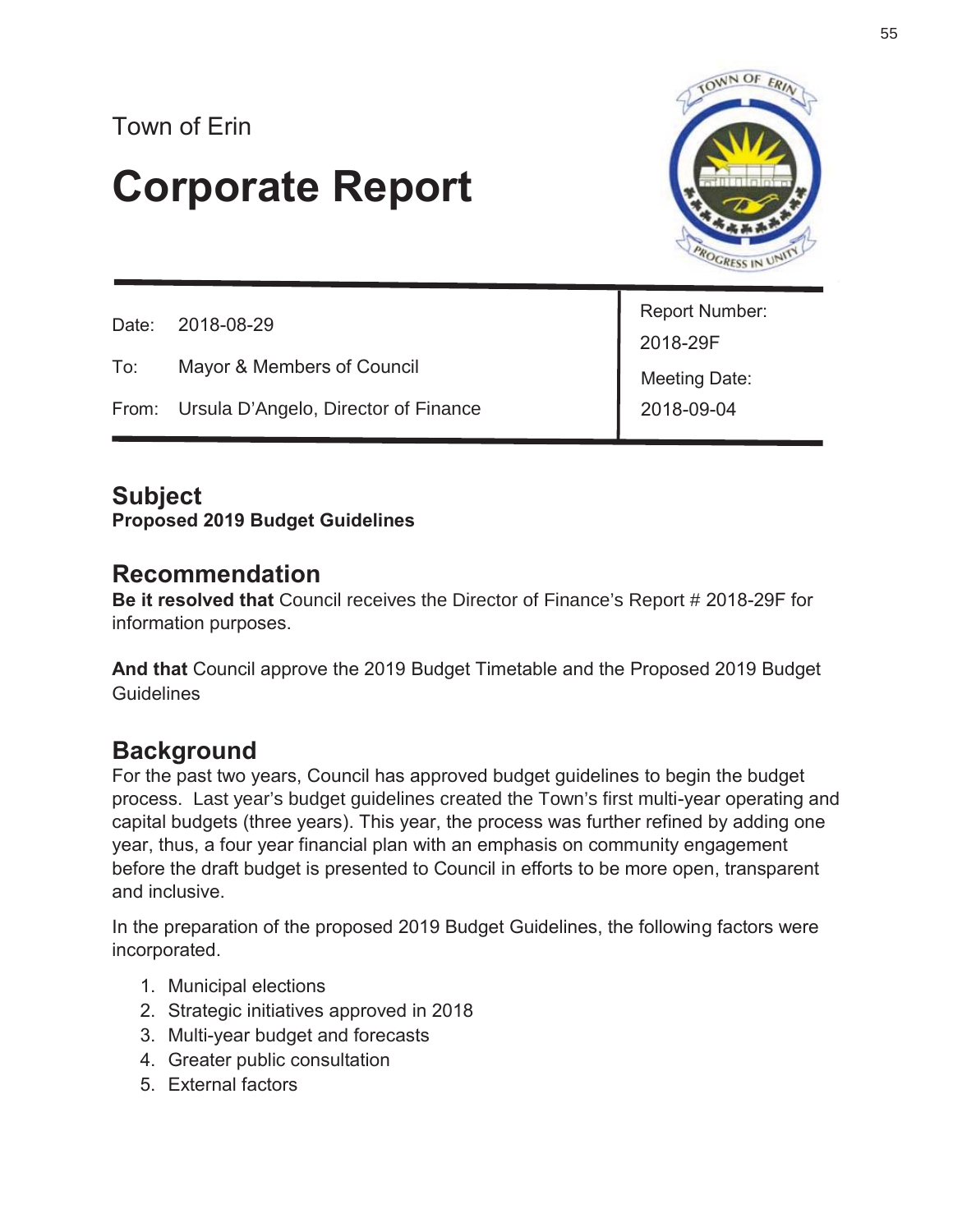#### **Municipal Elections**

At the end of October, municipal elections will take place. The 2019 Budget Process Timeline (Appendix A) was moved to accommodate the new term of Council. There will be three budget workshops for Council-elect in November that will be open to the public. After the workshops, Council-elect will have the opportunity to consult with the public before the Draft 2019 Budget is presented on December 6, 2018.

#### **Strategic Initiatives**

Initiatives that were approved for 2018 Budget, such as the Strategic Plan, Asset Management Plan, Recreation and Culture Masterplan, Economic Development Strategy and Development Charges Study will be completed with the new term of Council. These will be incorporated in 2020 budget process.

For the 2019 Budget, it is recommended that programs budget to provide 2018 services and changes in service levels will be guided by the community feedback and submitted as Resource Requests and/or Capital Requests.

#### **Multi Year Budget and Forecasts**

A four year financial plan is recommended to assist with planning of resources to optimize delivery of services. At the conclusion of the process, Council would approve 2019 Budget and recognize 2020-2022 Forecasts. In subsequent budget processes, Council will be able to revise the forecasted years.

#### **Greater Public Consultation**

This year, following the Town of Erin Citizen Engagement Charter, there will be increased emphasis on community consultation efforts to create an open dialogue where the public can participate during the budget process. This year, 2019 Budget Priorities Public Survey will be launched in the fall. Feedback from the survey will be reported to Council during the budget process. Council-elect will also have the opportunity to consult with the community in November before the Draft 2019 Budget is presented in December 6, 2018.

#### **External Factors to Consider During the 2019 Budget Process**

#### *Legislative Changes Impact on Labour Costs and Operations*

The recently elected Progressive Conservative Ontario government will shift the economic vision of the province. We will monitor legislative initiatives that may affect budget deliberations and will report to Council.

#### Minimum Wage

Planned changes to the minimum wage will not be incorporated in the Draft 2019 Base Budget. Minimum wage was to increase to \$15 (workers over 18 years old) and to \$14.10 (students under 18 years old) in January 2019. Changes to minimum wages affect the Recreation and Parks and Roads programs.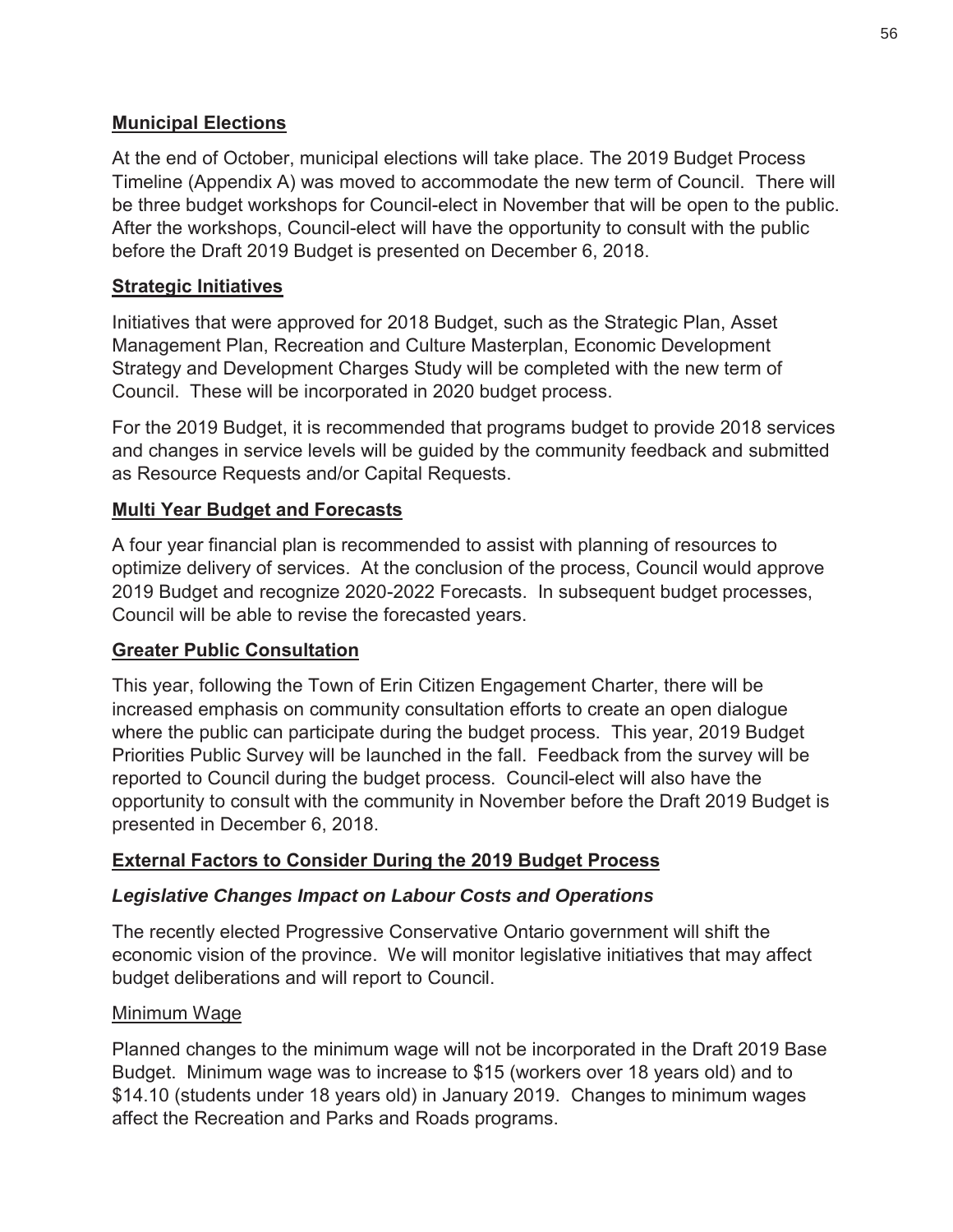#### *Factors in the Economy*

According to Statistics Canada, CPI inflation for June was 2.5% and for July was 3%. In the Bank of Canada "Monetary Policy Report – July 2018", the Federal Government and Bank of Canada renewed their commitment to Canada's Inflation-Control Strategy with a target of 2% until 2021. In addition, changes to international trade tariffs, such as the North American Free Trade Agreement, will make prices more volatile of supplies and materials used by the Town.

#### **Proposed 2019 Budget Guidelines**

The Proposed 2019 Budget Guidelines provides direction for program managers as they prepare budgets and plan necessary resources to deliver municipal services.

## *Multi-Year Financial Plan*

With the intention to provide a more holistic approach to financial planning for the Town, we are proposing one year budget and three year budget forecast. Thus, at the end of the budget process, Council would approve the 2019 Budget and recognize the 2020 to 2022 Budget Forecasts. The three year forecasts will provide information for planning purposes and may be changed in future budget deliberations.

#### *Budget Submission Package*

Budget submission package will have four components.

- 1. 2019 Base Budget Submission plus Budget Forecasts 2020-2022
- 2. Operations Plan (2019 to 2022)
- 3. Resource Requests (2019 to 2022)
- 4. Capital Project Requests (2019 to 2022)

The Finance Department will provide analysis, support and assistance during the process.

*1. 2019 Base Budget Submission and Budget Forecasts 2020-2022* 

The Draft 2019 Base Budget will provide same services levels as 2018 and incorporate results from community consultations. This will provide a solid base in preparation for a new budget approach that will be introduced next year called "Priorities Based Budgeting" where programs are matched to community priorities.

The following are some assumptions that, in consultation with the Finance Department, will be used by program managers:

- a. maintain current staff complement;
- b. salaries include progression increases and no cost of living adjustments are included;
- c. price changes as per contractual obligations;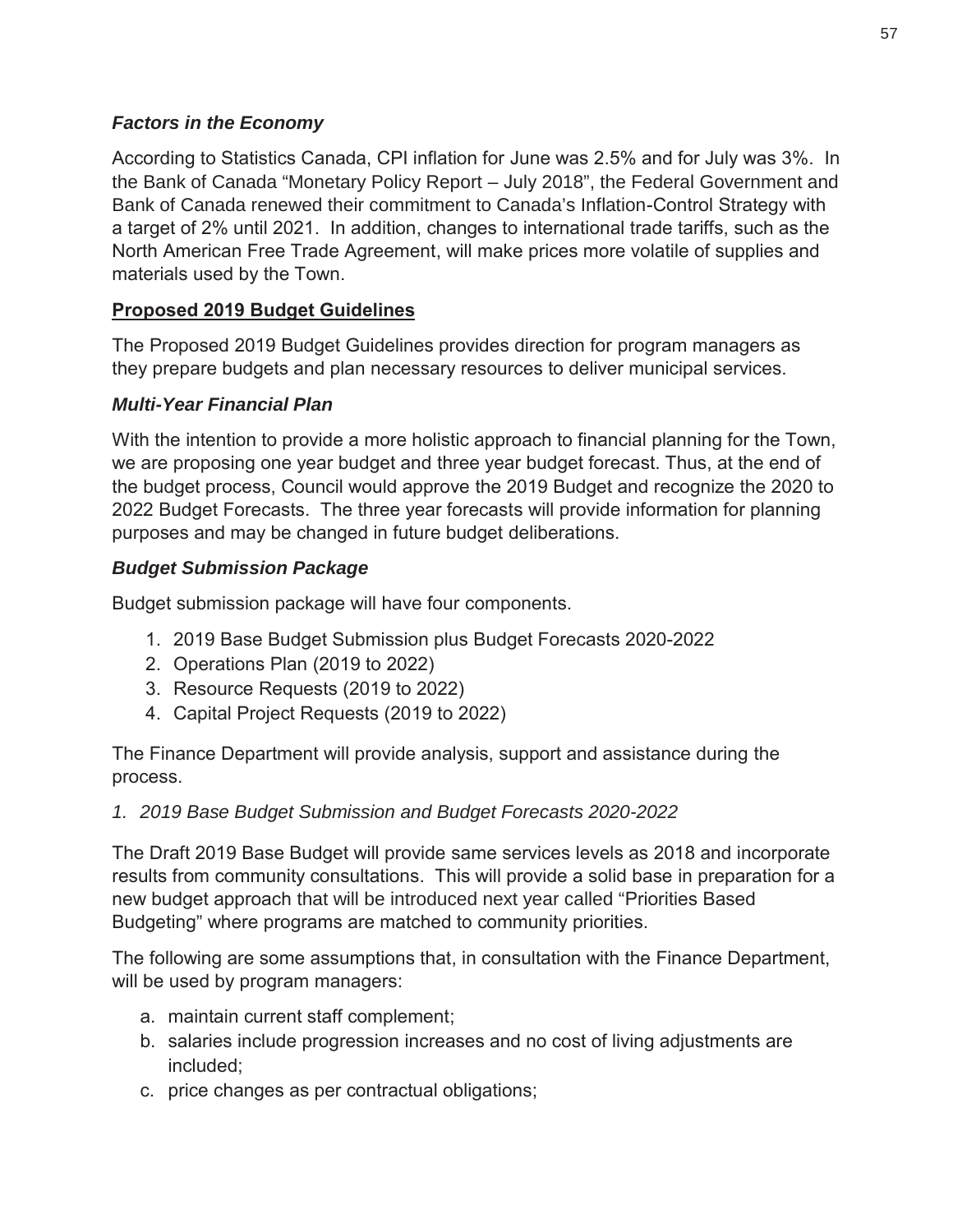- d. fuel and natural gas are limited to 2% CPI inflation target (*Bank of Canada, Monetary Policy Report, July 2018*) although it was recently measured at 3%. Program managers are asked to find savings to make up the difference;
- e. Earlier this year, the CAO directed program managers to find 1% savings within their budgets for 2019;
- f. hydro and water rate changes will be determined and recommended by the Finance Department in collaboration with staff;
- g. 2018 One-Time Resource Requests will be removed from program budgets;
- h. Recommended Resource Requests and Capital Requests for 2019 to 2020 will be reviewed and re-submitted for consideration.

## *2. Operations Plan*

Staff will complete an Operations Plan (Appendix B) for four years for each program. This form will provide an opportunity to describe the services that are provided to the Town in the base budget. A section to provide updates on 2018 initiatives. And, a section where four year efficiencies, greater effectiveness and cost savings in delivering services can be described. These initiatives will reflect results from community consultations in the Fall.

Initiatives that have additional operating costs will not be included in the draft 2019 Base Budget and Forecast 2020-2022 and will appear in a separate form called "Resource Requests".

## *3. Resource Requests*

Similar to last year, there will be a separate form for resource requests (Appendix C) with a minimum of \$5,000. Each request will be the result of public consultation requesting changes to services that were not incorporated in the base budget. The form must include the budget year, description, link to public consultation results, information about changes to service levels and implications if resource is not approved.

## *4. Capital Budget Requests*

Each program will complete a separate Capital Budget Request form (Appendix D) for each year that will describe the project, service impact, why it is needed, cost of the project, funding and implications to operating costs. The "Associated Strategy or Plan" column will incorporate results from public consultations.

## Submission Packages

The Finance Department will consolidate each program budget package and analyze the results of the submissions. Requests for new resources will be deliberated by senior management and prioritized for consideration by Council and public consultation during the budget presentations. Senior management will prioritize according to legal requirements, minimum standards of service and community feedback.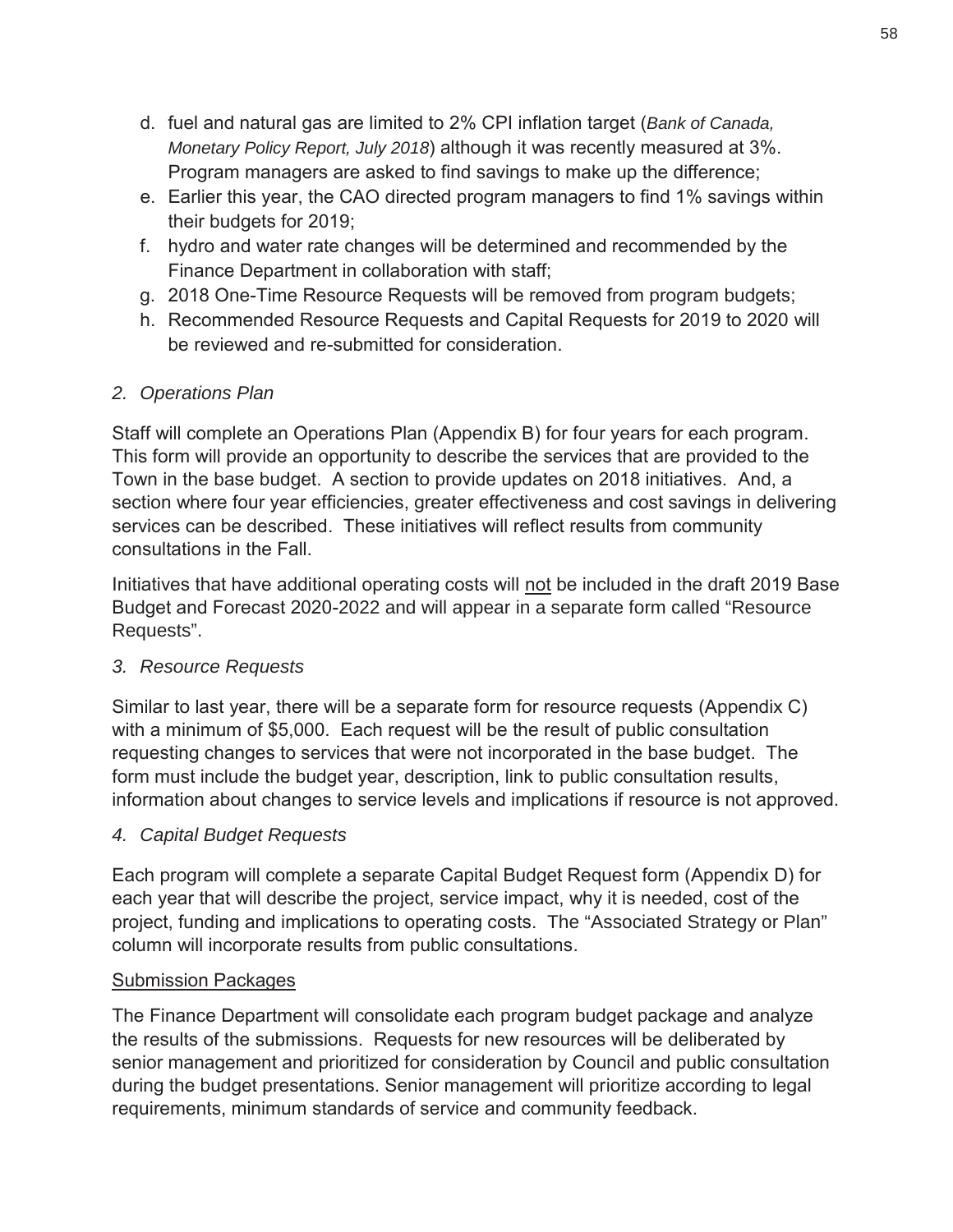## **Financial Impact**

There is no financial impact.

## **Conclusion**

Adoption of proposed 2019 Budget Timetable will provide dates for presentation of draft budgets and public input sessions. In addition, the proposed 2019 Budget Guidelines will provide comprehensive information for Council and the public.

## **Appendices**

Appendix A – Budget Timetable

Appendix B – Operations Plan

Appendix C – Resource Request

Appendix D – Capital Request Form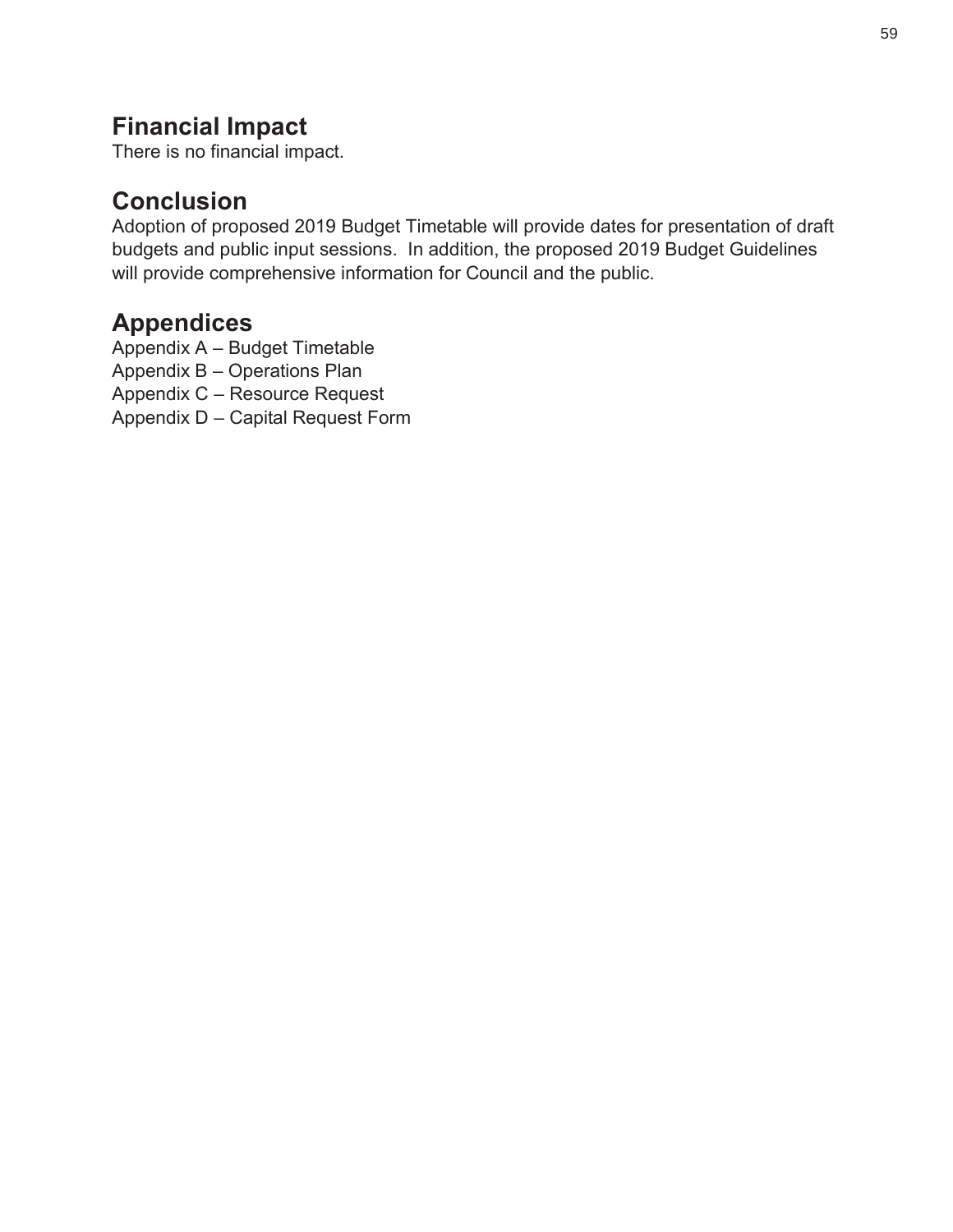| <b>Proposed 2019 Budget Timetable</b> |                                                                                                    |  |  |
|---------------------------------------|----------------------------------------------------------------------------------------------------|--|--|
| Tuesday, September 4, 2018            | Proposed Budget Process & Guideline Presentation                                                   |  |  |
| September 5 - October 5, 2018         | <b>Public Consultation</b>                                                                         |  |  |
| Friday, October 19, 2018              | Department Submissions                                                                             |  |  |
| Tuesday, November 13, 2018<br>6:30pm  | Budget Workshops with Council-elect (Fire & Emergency Services and<br>Parks and Recreations)       |  |  |
| Wednesday November 14, 2018<br>6:30pm | Budget Workshops with Council-elect (Roads and Water Services)                                     |  |  |
| Thursday, November 15, 2018<br>6:30pm | Budget Workshops with Council-elect (Corporate Services, Building,<br>Planning By-law Enforcement) |  |  |
| November 16 to December 5, 2018       | <b>Council-elect Public Consultation</b>                                                           |  |  |
| Thursday, December 6, 2018 6:30pm     | Draft 2019 Budget (Council and Public Consultation)                                                |  |  |
| Tuesday, December 18, 2018<br>6:30pm  | Final 2019 Budget & User Fees By-law Presentation (Special Council<br>Presentation)                |  |  |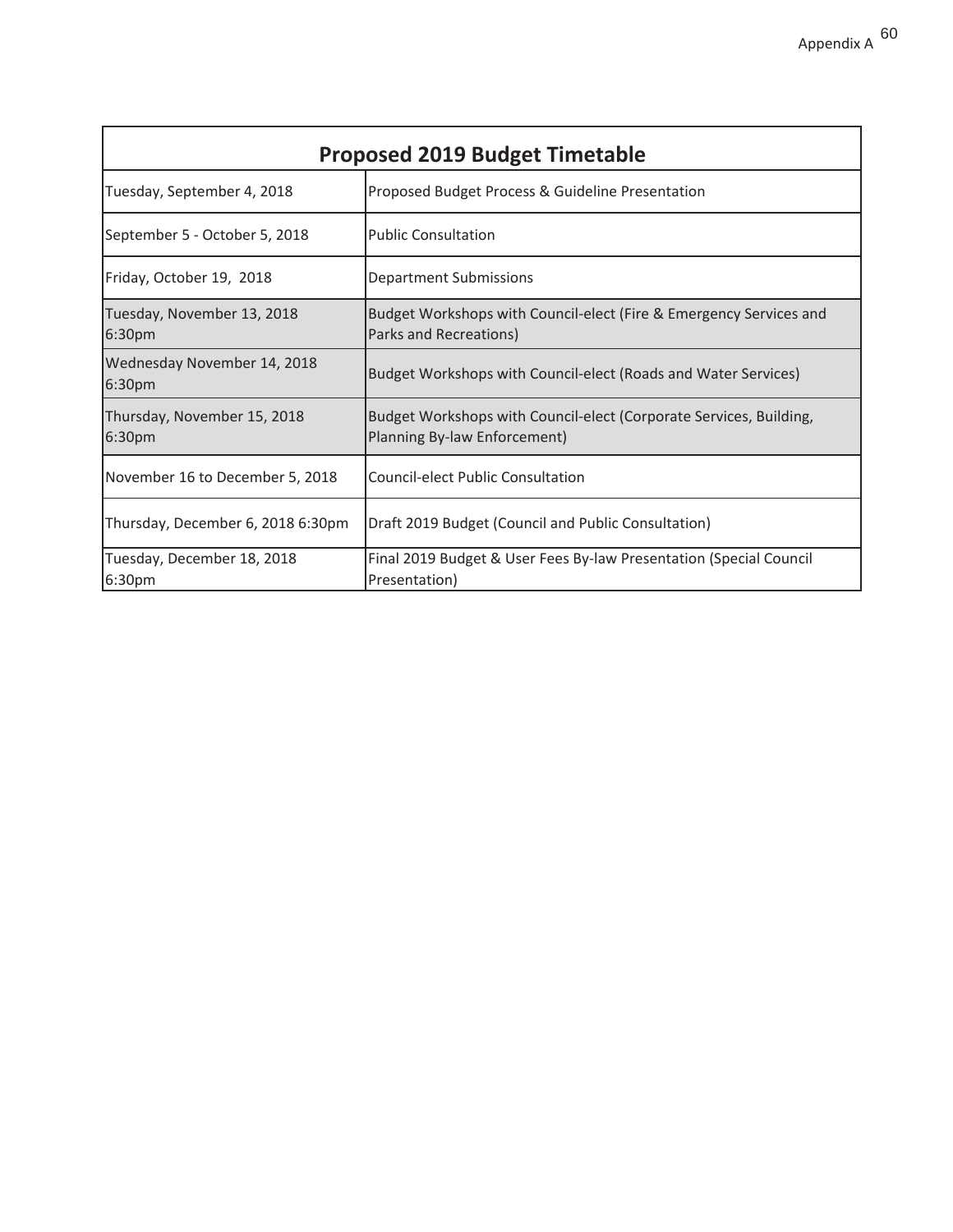

## **Operations Plan**

**Program:** 

**Summary Description of Services:** 

#### **Update on 2018 Efficient and Effective Initiatives:**

#### **2019 Efficient and Effective Initiative(s)**

| <b>Description of initiative</b> | <b>Associated Strategy or</b><br>Plan | \$ Savings |
|----------------------------------|---------------------------------------|------------|
|                                  |                                       |            |
|                                  |                                       |            |
|                                  |                                       |            |
|                                  |                                       |            |
|                                  |                                       |            |

#### **2020 Efficient and Effective Initiative(s)**

| <b>Description of initiative</b> | <b>Associated Strategy or</b><br>Plan | \$ Savings |
|----------------------------------|---------------------------------------|------------|
|                                  |                                       |            |
|                                  |                                       |            |
|                                  |                                       |            |
|                                  |                                       |            |
|                                  |                                       |            |

#### **2021 Efficient and Effective Initiative(s)**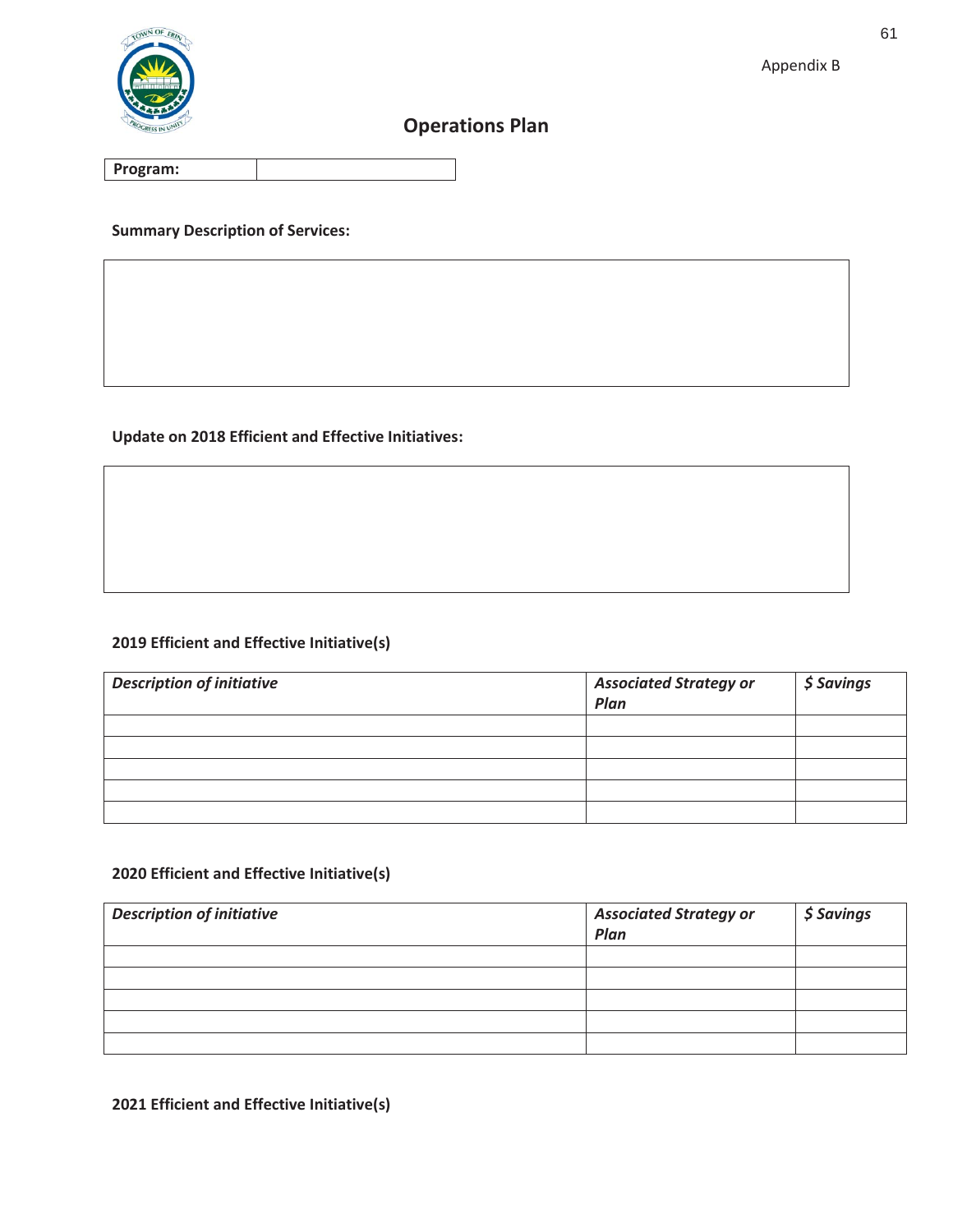| <b>Description of initiative</b> | <b>Associated Strategy or</b><br>Plan | \$ Savings |
|----------------------------------|---------------------------------------|------------|
|                                  |                                       |            |
|                                  |                                       |            |
|                                  |                                       |            |
|                                  |                                       |            |
|                                  |                                       |            |

#### **2022 Efficient and Effective Initiative(s)**

| <b>Description of initiative</b> | <b>Associated Strategy or</b><br>Plan | $\frac{1}{2}$ Savings |
|----------------------------------|---------------------------------------|-----------------------|
|                                  |                                       |                       |
|                                  |                                       |                       |
|                                  |                                       |                       |
|                                  |                                       |                       |
|                                  |                                       |                       |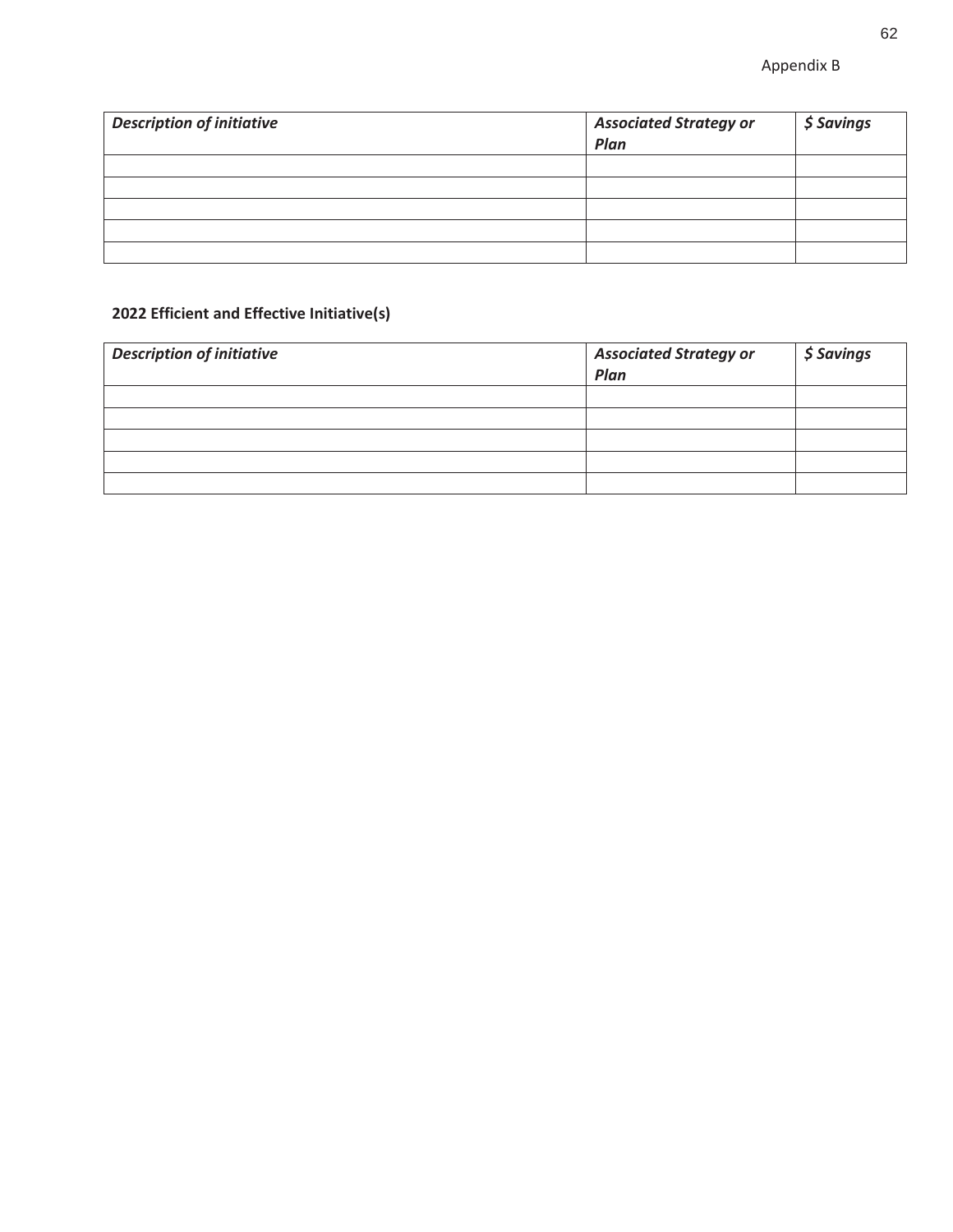

# **Resource Request**

| Program:            |  |
|---------------------|--|
| <b>Budget Year:</b> |  |

#### **Resource Request(s) in priority sequence; type of expense** *(O=one-time or C=continuous)*

| <b>Request #1 - Description</b> |                                                                                                                 | <b>One Time or</b><br><b>Continuous Cost</b> | <b>Associated Strategy or Plan</b> |
|---------------------------------|-----------------------------------------------------------------------------------------------------------------|----------------------------------------------|------------------------------------|
|                                 |                                                                                                                 |                                              |                                    |
|                                 |                                                                                                                 |                                              |                                    |
|                                 | Service Impact - Describe how service levels will change or is it a regulatory requirement that needs to be met |                                              |                                    |
|                                 |                                                                                                                 |                                              |                                    |
|                                 |                                                                                                                 |                                              |                                    |
|                                 | Implications of not getting resource                                                                            |                                              |                                    |
|                                 |                                                                                                                 |                                              |                                    |
| Revenue                         |                                                                                                                 | Description                                  |                                    |
| Expense                         |                                                                                                                 | Description                                  |                                    |
| Net                             |                                                                                                                 | Funded by Taxation                           |                                    |